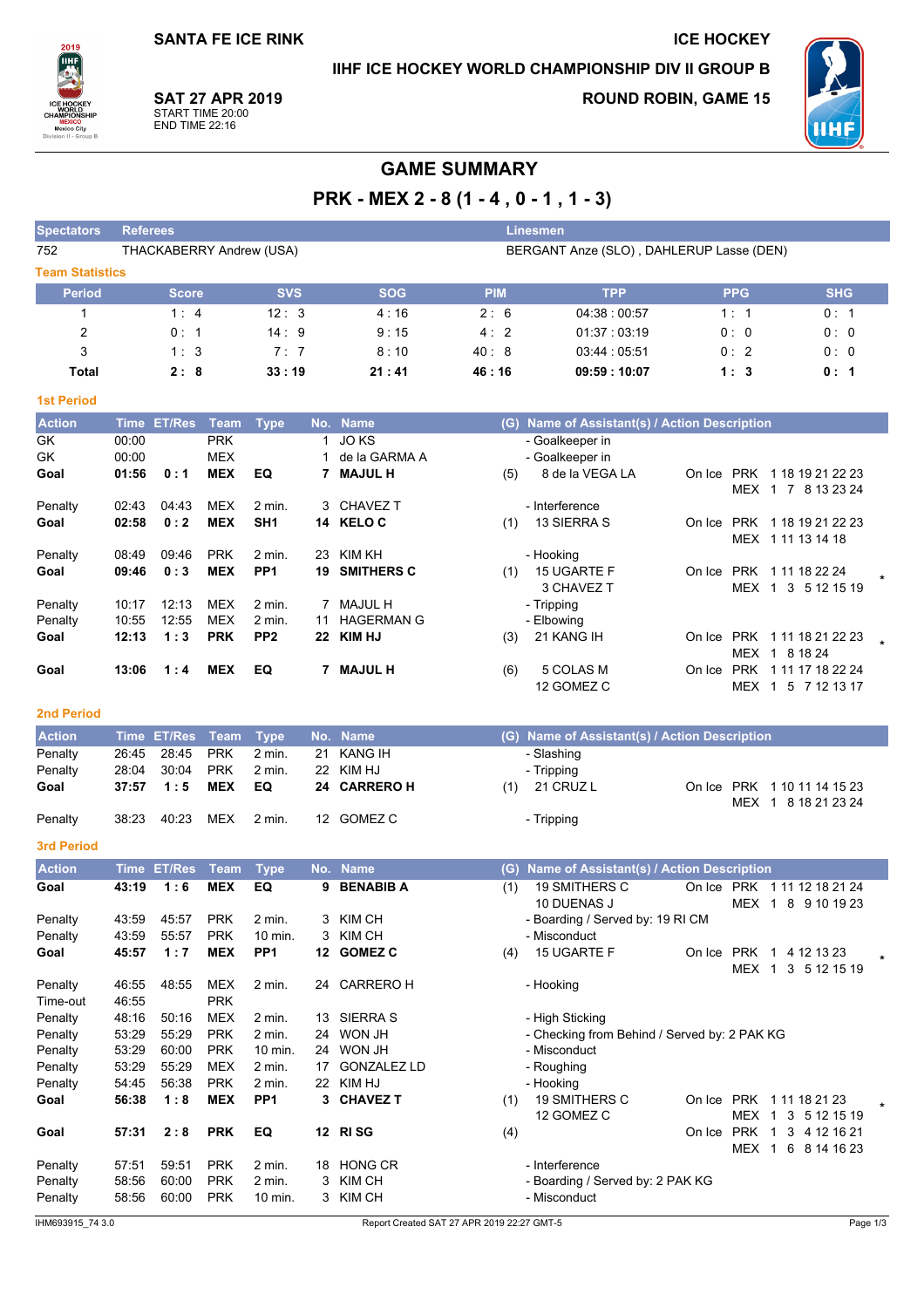## **SANTA FE ICE RINK**

## IIHF ICE HOCKEY WORLD CHAMPIONSHIP DIV II GROUP B



## **SAT 27 APR 2019**

START TIME 20:00<br>END TIME 22:16

## **ROUND ROBIN, GAME 15**

**ICE HOCKEY** 



| <b>Action</b> | Time ET/Res Team Type No. Name |            |                   |           | (G) Name of Assistant(s) / Action Description |
|---------------|--------------------------------|------------|-------------------|-----------|-----------------------------------------------|
| Penalty       | 60:00<br>59.25                 | MEX        | $2 \text{ min}$ . | 21 CRUZ L | - Slashing                                    |
| GK            | 60:00                          | PRK        |                   |           | 1 JO KS - Goalkeeper out                      |
| GK            | 60:00                          | <b>MEX</b> |                   |           | 1 de la GARMA A - Goalkeeper out              |
|               |                                |            |                   |           |                                               |

#### **Goalkeeper Records**

#### Team: PRK - DPR Korea

| No. Name      |    | <b>SOG SVS</b> ' | $\blacksquare$ MIP |
|---------------|----|------------------|--------------------|
| 1 JO Kwang Su | 41 |                  | 33 60:00           |
| 20 PAK II     |    |                  |                    |

## Team: MEX - Mexico

| No. Name                |    | SOG SVS | <b>MIP</b> |
|-------------------------|----|---------|------------|
| 1 de la GARMA Andres    | 21 |         | 19 60:00   |
| 25 de la VEGA Sebastian |    |         |            |

#### **Game Statistics** ц. **College**

| <b>Team: PRK (red)</b> |                             |              |          |          |                |                |                |             |       |             |                      |                |           |           |       |
|------------------------|-----------------------------|--------------|----------|----------|----------------|----------------|----------------|-------------|-------|-------------|----------------------|----------------|-----------|-----------|-------|
|                        | Head Coach: SONG Chung Song |              |          |          |                |                |                |             |       |             | <b>Shots on Goal</b> |                |           |           |       |
| No. Pos.               | <b>Name</b>                 | G            | A        | P        | <b>PIM</b>     | FO+            | FO-            | $FO+/-$     | FO%   |             | 2                    | 3              | <b>OT</b> | <b>TS</b> | $+/-$ |
| 11 D                   | <b>AN Chol Hyok</b>         | 0            | 0        | $\Omega$ | 0              | $\overline{2}$ |                | 1           | 66.67 | 0           | 1                    | 2              |           | 3         | $-3$  |
| 18 F                   | <b>HONG Chun Rim</b>        | 0            | 0        | 0        | 2              | 3              | 14             | -11         | 17.65 | 1           | 0                    | $\overline{2}$ |           | 3         | $-4$  |
| 22 F                   | KIM Hyok Ju (BP)            |              | 0        |          | 4              | 3              | 5              | $-2$        | 37.50 | 2           | 0                    | $\Omega$       |           | 2         | $-3$  |
| 23 F                   | KIM Kwang Ho +C             | 0            | 0        | 0        | $\overline{2}$ | 0              |                | $-1$        | 0.00  | $\pmb{0}$   | $\overline{2}$       |                |           | 3         | $-3$  |
| 24 F                   | WON Jin Hyok                | $\Omega$     | 0        | $\Omega$ | 12             | 0              | $\Omega$       | $\Omega$    | 0.00  | $\mathbf 0$ | 0                    | $\mathbf 0$    |           | $\Omega$  | $-2$  |
| 3 D                    | KIM Chung Hyok              | 0            | 0        | 0        | 24             | 0              | 0              | 0           | 0.00  | 0           | 0                    | 0              |           | 0         | $+1$  |
| 4 D                    | RYU Kwang Song              | 0            | 0        | $\Omega$ | $\mathbf 0$    | 0              | 0              | 0           | 0.00  | 0           |                      | 0              |           |           | $+1$  |
| 12 F                   | RI Se Gwang                 |              | 0        |          | 0              | 0              | 2              | $-2$        | 0.00  | 0           | 0                    | $\overline{2}$ |           | 2         | 0     |
| 16 F                   | <b>KIM Kuk Chol</b>         | 0            | 0        | 0        | $\pmb{0}$      | $\overline{c}$ | $\overline{c}$ | $\mathbf 0$ | 50.00 | 0           | 0                    | $\mathbf 0$    |           | 0         | $+1$  |
| 21 F                   | KANG In Hyok +A             | $\Omega$     |          |          | $\overline{2}$ | 6              | 5              |             | 54.55 | 1           | $\overline{2}$       |                |           | 4         | $-2$  |
| 2 F                    | PAK Kum Gwang               | 0            | 0        | 0        | 0              | 0              | 0              | 0           | 0.00  | 0           | 0                    | 0              |           | 0         | 0     |
| 10 D                   | RI Kwang Song               | 0            | 0        | 0        | $\mathbf 0$    | 0              |                | -1          | 0.00  | 0           | 0                    | 0              |           | 0         | $-1$  |
| 13 D                   | SON Song Ryong              | 0            | 0        | $\Omega$ | $\mathbf 0$    | 0              | 0              | 0           | 0.00  | 0           |                      | 0              |           |           | 0     |
| 14 D                   | JONG Song Rak               | 0            | 0        | 0        | 0              | $\overline{c}$ | 3              | $-1$        | 40.00 | 0           | 0                    | 0              |           | 0         | $-1$  |
| 15 F                   | KANG Man Gum +A             | $\Omega$     | $\Omega$ | $\Omega$ | $\Omega$       | 6              | 13             | $-7$        | 31.58 | 0           |                      | $\Omega$       |           |           | $-1$  |
| 7 D                    | OM Won Yong                 | 0            | 0        | 0        | 0              | 0              | 0              | 0           | 0.00  | 0           | 0                    | 0              |           | 0         | 0     |
| 17 F                   | KIM Kyong II                | 0            | 0        | 0        | $\mathbf 0$    | $\pmb{0}$      | 0              | 0           | 0.00  | 0           | 0                    | 0              |           | 0         | $-1$  |
| 19 F                   | RI Chol Myong               | 0            | 0        | $\Omega$ | $\Omega$       | $\Omega$       |                | $-1$        | 0.00  | 0           |                      | 0              |           |           | $-2$  |
| GK<br>$\mathbf{1}$     | JO Kwang Su                 | 0            | 0        | 0        | 0              |                |                |             |       | 0           | 0                    | 0              |           | 0         |       |
| 20 GK                  | PAK II                      | $\Omega$     | 0        | $\Omega$ | 0              |                |                |             |       | $\Omega$    | $\Omega$             | $\Omega$       |           | 0         |       |
| <b>Total</b>           |                             | $\mathbf{2}$ |          | 3        | 46             | 24             | 48             | $-24$       | 33.33 | 4           | 9                    | 8              |           | 21        |       |

#### Total

|          | leam : MEX (white)            |   |                |          |                |     |     |         |        |          |                      |          |           |                |             |
|----------|-------------------------------|---|----------------|----------|----------------|-----|-----|---------|--------|----------|----------------------|----------|-----------|----------------|-------------|
|          | Head Coach: de la GARMA Diego |   |                |          |                |     |     |         |        |          | <b>Shots on Goal</b> |          |           |                |             |
| No. Pos. | <b>Name</b>                   | G | Α              | P        | <b>PIM</b>     | FO+ | FO- | $FO+/-$ | FO%    |          | $\overline{2}$       | 3        | <b>OT</b> | <b>TS</b>      | $+/-$       |
| 7 F      | <b>MAJUL Hector</b>           | 2 | 0              | 2        | 2              | 0   | 0   | 0       | 0.00   | 3        | 4                    | 0        |           | 7              | $+2$        |
| 11 D     | <b>HAGERMAN Gonzalo</b>       | 0 | 0              | 0        | 2              | 0   | 0   | 0       | 0.00   | 2        |                      | 2        |           | 5              | $+1$        |
| 12 F     | <b>GOMEZ Carlos</b>           |   | $\overline{2}$ | 3        | $\overline{2}$ | 18  | 5   | 13      | 78.26  |          |                      | 2        |           | 4              | $+1$        |
| 13 F     | SIERRA Santiago +A            | 0 |                |          | 2              | 10  |     | 6       | 71.43  | 0        |                      | 0        |           |                | $+3$        |
| 15 D     | UGARTE Fernando +C            | 0 | 2              | 2        | 0              | 0   | 0   | 0       | 0.00   | 1        |                      | 0        |           | 2              | 0           |
| 5 D      | <b>COLAS Miguel</b>           | 0 |                |          | 0              | 0   | 0   | 0       | 0.00   | 0        | 0                    | 0        |           | 0              | $+1$        |
| 17 D     | <b>GONZALEZ Luis David</b>    | 0 | $\Omega$       | $\Omega$ | 2              | 0   | 0   | 0       | 0.00   | 0        | 0                    | 0        |           | 0              | $+1$        |
| 18 F     | PEREZ Jorge +A                | 0 | $\Omega$       | $\Omega$ | 0              | 11  | 5   | 6       | 68.75  | 2        | $\Omega$             |          |           | 3              | $+2$        |
| 21 F     | <b>CRUZ Luis</b>              | 0 |                |          | 2              |     | 0   | 1       | 100.00 |          | 0                    |          |           | 2              | $+1$        |
| 24 F     | <b>CARRERO Hector</b>         |   | $\Omega$       |          | 2              | 0   |     | $-1$    | 0.00   | $\Omega$ | 2                    | $\Omega$ |           | $\overline{2}$ | $+2$        |
| 3 F      | CHAVEZ Tyler                  |   |                | 2        | 2              | 0   | 0   | 0       | 0.00   | 0        |                      | 2        |           | 3              | $\mathbf 0$ |
| 8 D      | de la VEGA Luis Alberto       | 0 |                |          | 0              |     | 0   |         | 100.00 | 2        | 0                    | 0        |           | 2              | $+2$        |
| F<br>9   | <b>BENABIB Alan</b>           |   | 0              |          | 0              | 6   | 3   | 3       | 66.67  |          | 0                    |          |           | 2              | $+1$        |
| 19 F     | <b>SMITHERS Christian</b>     |   | $\overline{2}$ | 3        | 0              | 0   | 0   | 0       | 0.00   |          | 3                    |          |           | 5              | $+1$        |
| 23 D     | ORTIZ Jorge                   | 0 | 0              | 0        | 0              | 0   | 0   | 0       | 0.00   | 0        | 0                    | 0        |           | 0              | $+2$        |
| 2 F      | RAMIREZ Julian                | 0 | 0              | 0        | 0              | 0   | 0   | 0       | 0.00   | 0        | 0                    | 0        |           | 0              | 0           |
| F<br>6   | <b>LINARES Diego</b>          | 0 | 0              | 0        | 0              | 0   | 0   | 0       | 0.00   | 0        |                      | 0        |           |                | $-1$        |
| D<br>10  | <b>DUENAS Jorge</b>           | 0 |                |          | 0              | 0   |     | 0       | 0.00   | 0        | 0                    | 0        |           | $\Omega$       | $+1$        |
| 14 F     | <b>KELO Cristofer</b>         |   | $\mathbf{0}$   |          | $\Omega$       |     | 6   | $-5$    | 14.29  |          | 0                    | 0        |           |                | $\mathbf 0$ |